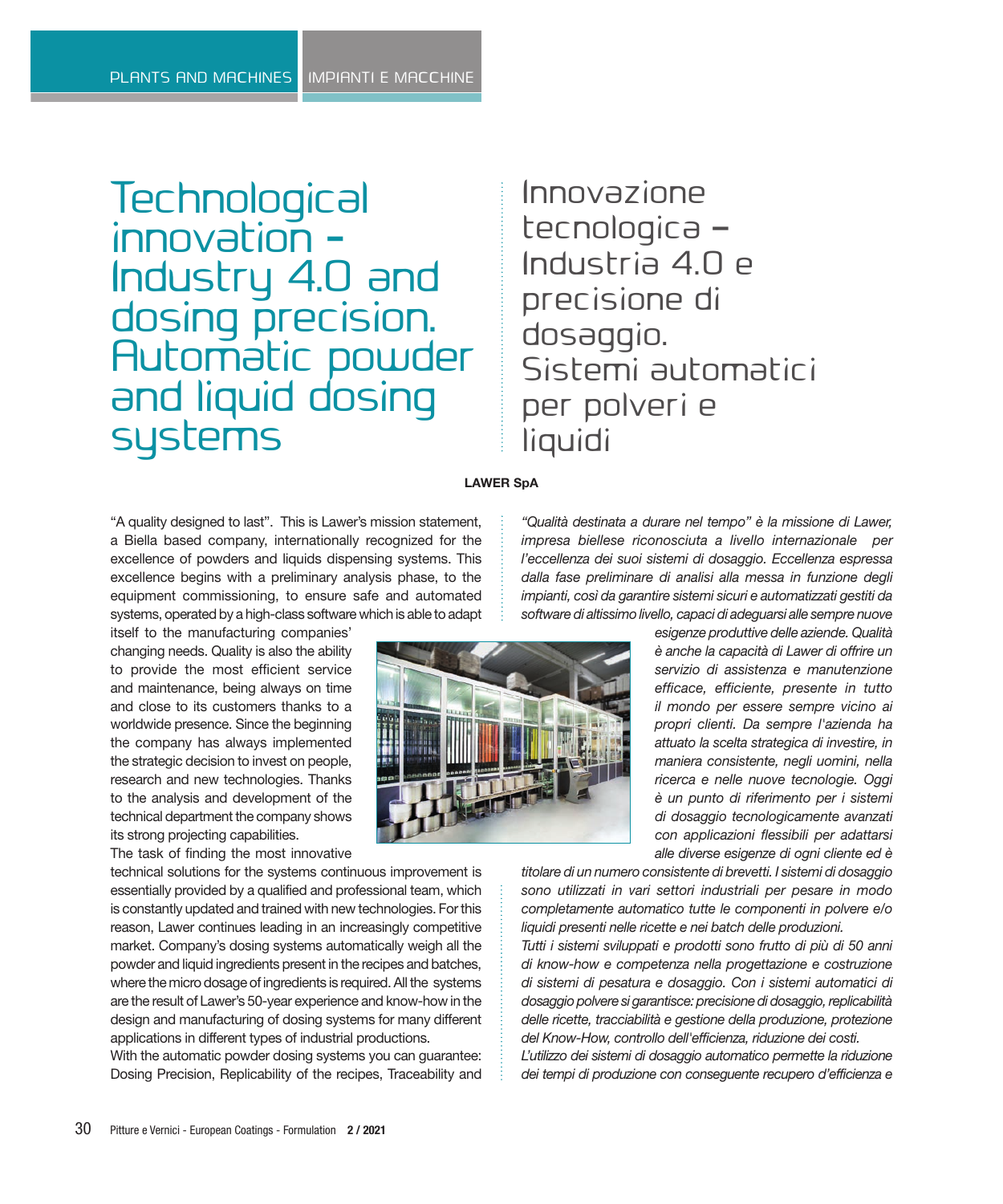production management, Know-How Protection, Control of efficiency, Reduction of costs.

The employment of automatic dosing system reduces the production lead times with consequent efficiency and margins' recovery. Traceability is guaranteed by the ability to verify and monitor the daily, monthly production, the consumption of each product or the number of recipes produced during a specific time. Dosing operations are repeated automatically and without errors, ensuring constant quality over time. Less errors, less costs, more quality of the finished product. The range of automatic dosing systems offered in the Paints and Varnishes industry includes industrial and laboratory powder weighing systems and waterbased liquid dosing systems. The various plant models differ

in size, use (laboratory or industrial) and storage capacity.

**- SUPERCOLOR:** automatic pigment powder weighing system. It is a system designed to automatically weigh pigments and powder additives with very high precision and repeatability, guaranteeing constant quality in the production process, it is one of the most



*marginalità. La tracciabilità è garantita dalla possibilità di verificare e monitorare la produzione giornaliera, mensile, i consumi di ogni singolo prodotto o il numero di ricette prodotte in uno specifico periodo. In maniera automatica si ripetono all'infinito e senza errori le operazioni di dosaggio garantendo una qualità costante nel tempo. Meno errori, meno costi, più qualità del prodotto finito. La gamma di impianti offerta nel settore Pitture e Vernici include sistemi di pesatura polveri industriali e da laboratorio e sistemi di dosaggio liquidi base acqua. I vari modelli d'impianto si differenziano per dimensioni, utilizzo (laboratorio o industriale) e capacità di stoccaggio.*

## *Sistemi applicati all'industria Pitture e Vernici:*

*- SUPERCOLOR: impianto automatico di pesatura pigmenti in*

*polvere. È un sistema designato a pesare automaticamente con altissima precisione e ripetibilità i pigmenti e gli additivi in polvere, garantendo la qualità costante nel processo di produzione, è uno dei sistemi di maggior successo, che fin dal 1986 è stato mondialmente riconosciuto come una delle maggiori innovazioni nel comparto automazione.*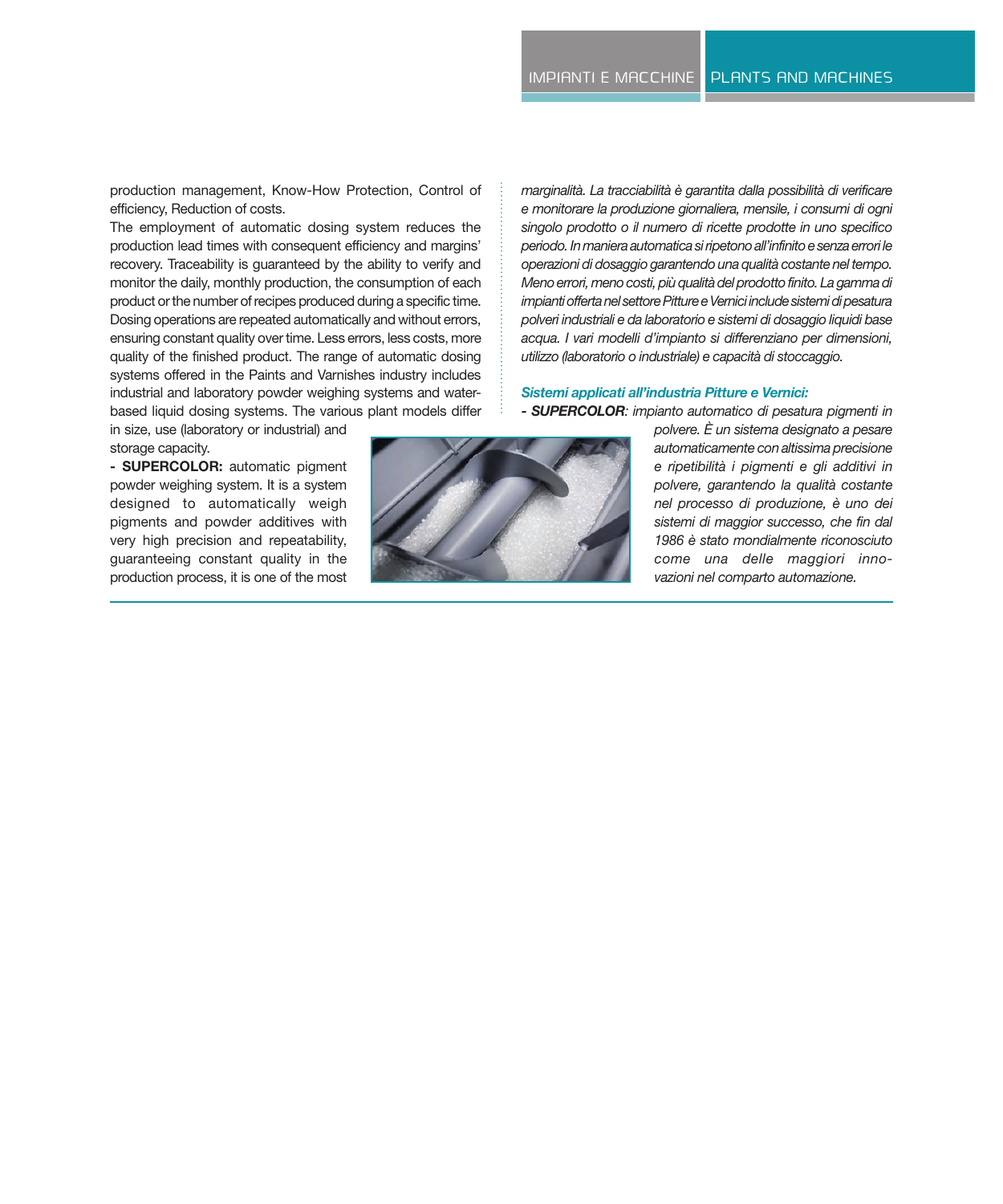successful systems, which since 1986 has been recognized worldwide as one of the greatest innovations in the automation sector. The plant is able to guarantee hygiene and safety in the preparation of powder pigment recipes, it consists of a series of independent and pneumatically



loaded storage silos, installed in line on a modular structure under which a trolley runs, equipped by an electronic weighing scale. Each silo is equipped, in the lower part, by a combined screw dispenser / vibration dosing system (Lawer patent) which allows the powder pigments to be dispensed with maximum speed and precision. The loading and unloading of the buckets takes place automatically via roller ways and each bucket is identified and recognized by the ID-TAG system. At the end of the weighing cycle, the data of each recipe are printed on the identification ticket. The system is contained in a total closure box, designed to connect to an external conditioning system that allows complete insulation, guaranteeing the ideal conditions of use even in unfavorable environmental situations (high humidity, temperature changes, drafts, dusty environments) and allows safe use in case of use of toxic powders. An effective suction and abatement of volatile dust system guarantees maximum safety of use and environmental hygiene. The operation of the system is managed by the Lawer Software.

**- UNICA TWIN** is an automated dispenser of powdered products for batch preparation in sectors such as paints, technical rubber, plastic, food, and chemicals.

Unica Twin allows the automatic preparation of production batches ensuring efficiency and advantages such as:

- Accuracy
- Repeatability
- Quality
- Traceability
- Know-how protection
- Cleanliness and respect for the environment
- High productivity.

It is a modular and compact device whose configuration and construction changes according to the sector and the products used. Lawer offers solutions with gravity or pneumatically loaded silos. Unica Twin prepares bags positioned inside the bucket manually or automatically. The traceability of the bag along the entire path of the roller conveyors is guaranteed by ID-TAG technology. At the end of the path on the roller conveyor and after the automatic reading of the TAG, the operator can complete the recipe with products that were not present by operating on the dedicated workstation with a weighing control system or proceed with the manual sealing of the bag.

In every working phase of the machine, from loading to

*L'impianto è in grado di garantire igiene e sicurezza nella preparazione delle ricette di pigmenti in polvere, si compone di una serie di sili di stoccaggio indipendenti e caricati pneumaticamente, installati in linea su una struttura modulare al di sotto della quale scorre un carrello che ospita la* 

*bilancia elettronica di pesatura. Ciascun silo è dotato, nella parte inferiore, con sistema di dosaggio combinato coclea/vibrazione (brevetto Lawer) che permette di erogare con la massima rapidità e precisione i pigmenti in polvere. Il carico e lo scarico dei secchi avviene automaticamente tramite vie a rulli ed ogni secchio è identificato e riconosciuto tramite il sistema ID-TAG. Al termine del ciclo di pesatura i dati di ciascuna ricetta sono stampati su scontrino identificativo. L'impianto è contenuto in una box di chiusura totale, predisposto per il collegamento ad un sistema di condizionamento esterno che permette il completo isolamento dell'impianto garantendo le condizioni ideali d'utilizzo anche in situazioni ambientali sfavorevoli (alto tasso di umidità, sbalzi termici, correnti d'aria, ambienti polverosi) e permette l'utilizzo sicuro in caso di impiego di polveri tossiche.*

*Un efficace sistema d'aspirazione ed abbattimento polveri volatili garantisce la massima sicurezza d'impiego ed igiene ambientale. Il funzionamento dell'impianto è gestito dal Software Lawer.*

*- UNICA TWIN è un dosatore automatizzato di prodotti in polvere per la preparazione di batch in settori come vernici, gomma tecnica, plastica, alimentare, e chimica. Unica Twin permette la preparazione automatica dei batch di produzione garantendo efficienza e vantaggi come:*

- *Precisione*
- *Ripetibilità*
- *Qualità*
- *Tracciabilità*
- *Protezione del know how*
- *Pulizia e rispetto per l'ambiente*
- *Produttività elevata.*

*È un apparato modulare e compatto la cui configurazione e costruzione cambia in base al settore e ai prodotti utilizzati. Lawer propone soluzioni con sili caricati per gravità o pneu-maticamente. Unica Twin prepara sacchetti posizionati all'interno del secchio manualmente o automaticamente. La tracciabilità del sacchetto lungo tutto il percorso delle rulliere è garantito da tecnologia ID-TAG. Al termine del percorso su rulliera e dopo la lettura automatica del TAG, l'operatore potrà completare la ricetta con prodotti che non fossero presenti operando sulla postazione dedicata con sistema di controllo di pesatura oppure procedere con la saldatura manuale del sacchetto. In ogni fase di lavoro della macchina, dal carico al dosaggio, un sofisticato sistema di aspirazione garantisce un*